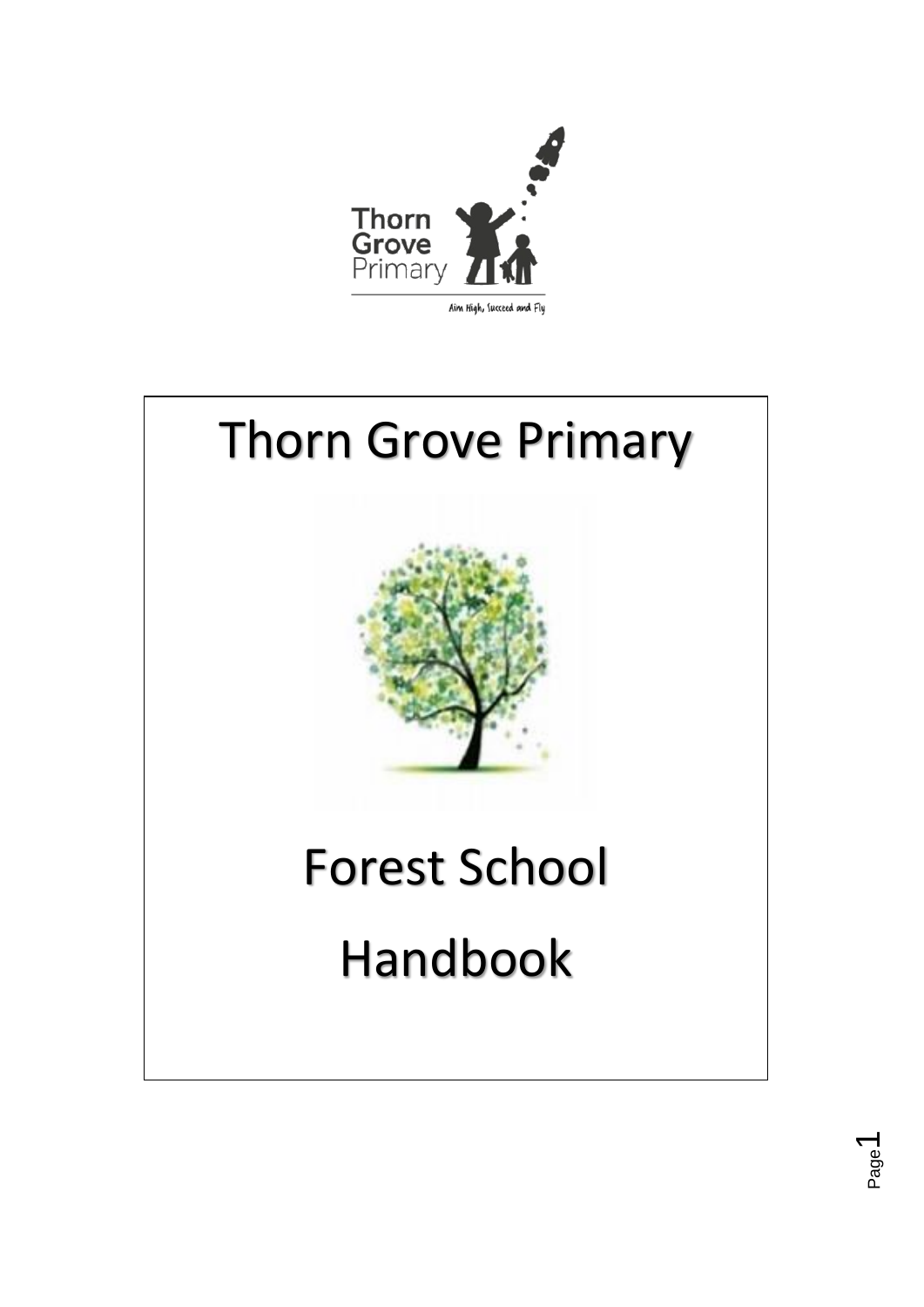# **Contents**

| Clothing Requirements for Forest school sessions8-9<br>Site risk assessment<br>Mini-beast hunting risk assessment<br>Tool use risk assessment<br>Environmental Art risk assessment<br>Fire Lighting and Cooking on fire Risk assessment<br>Den Building Risk Assessment<br><b>Running and Hiding Games Risk Assessment</b><br><b>Appendix A Risk Assessments</b> |  |
|------------------------------------------------------------------------------------------------------------------------------------------------------------------------------------------------------------------------------------------------------------------------------------------------------------------------------------------------------------------|--|
|                                                                                                                                                                                                                                                                                                                                                                  |  |
|                                                                                                                                                                                                                                                                                                                                                                  |  |
|                                                                                                                                                                                                                                                                                                                                                                  |  |
|                                                                                                                                                                                                                                                                                                                                                                  |  |
|                                                                                                                                                                                                                                                                                                                                                                  |  |
|                                                                                                                                                                                                                                                                                                                                                                  |  |
|                                                                                                                                                                                                                                                                                                                                                                  |  |
|                                                                                                                                                                                                                                                                                                                                                                  |  |
|                                                                                                                                                                                                                                                                                                                                                                  |  |
|                                                                                                                                                                                                                                                                                                                                                                  |  |
|                                                                                                                                                                                                                                                                                                                                                                  |  |
|                                                                                                                                                                                                                                                                                                                                                                  |  |
|                                                                                                                                                                                                                                                                                                                                                                  |  |
|                                                                                                                                                                                                                                                                                                                                                                  |  |
|                                                                                                                                                                                                                                                                                                                                                                  |  |
|                                                                                                                                                                                                                                                                                                                                                                  |  |
|                                                                                                                                                                                                                                                                                                                                                                  |  |
|                                                                                                                                                                                                                                                                                                                                                                  |  |
|                                                                                                                                                                                                                                                                                                                                                                  |  |
|                                                                                                                                                                                                                                                                                                                                                                  |  |
|                                                                                                                                                                                                                                                                                                                                                                  |  |
|                                                                                                                                                                                                                                                                                                                                                                  |  |
|                                                                                                                                                                                                                                                                                                                                                                  |  |
|                                                                                                                                                                                                                                                                                                                                                                  |  |
|                                                                                                                                                                                                                                                                                                                                                                  |  |
|                                                                                                                                                                                                                                                                                                                                                                  |  |
|                                                                                                                                                                                                                                                                                                                                                                  |  |
|                                                                                                                                                                                                                                                                                                                                                                  |  |
|                                                                                                                                                                                                                                                                                                                                                                  |  |
|                                                                                                                                                                                                                                                                                                                                                                  |  |
|                                                                                                                                                                                                                                                                                                                                                                  |  |

Page  $\mathbf{\Omega}$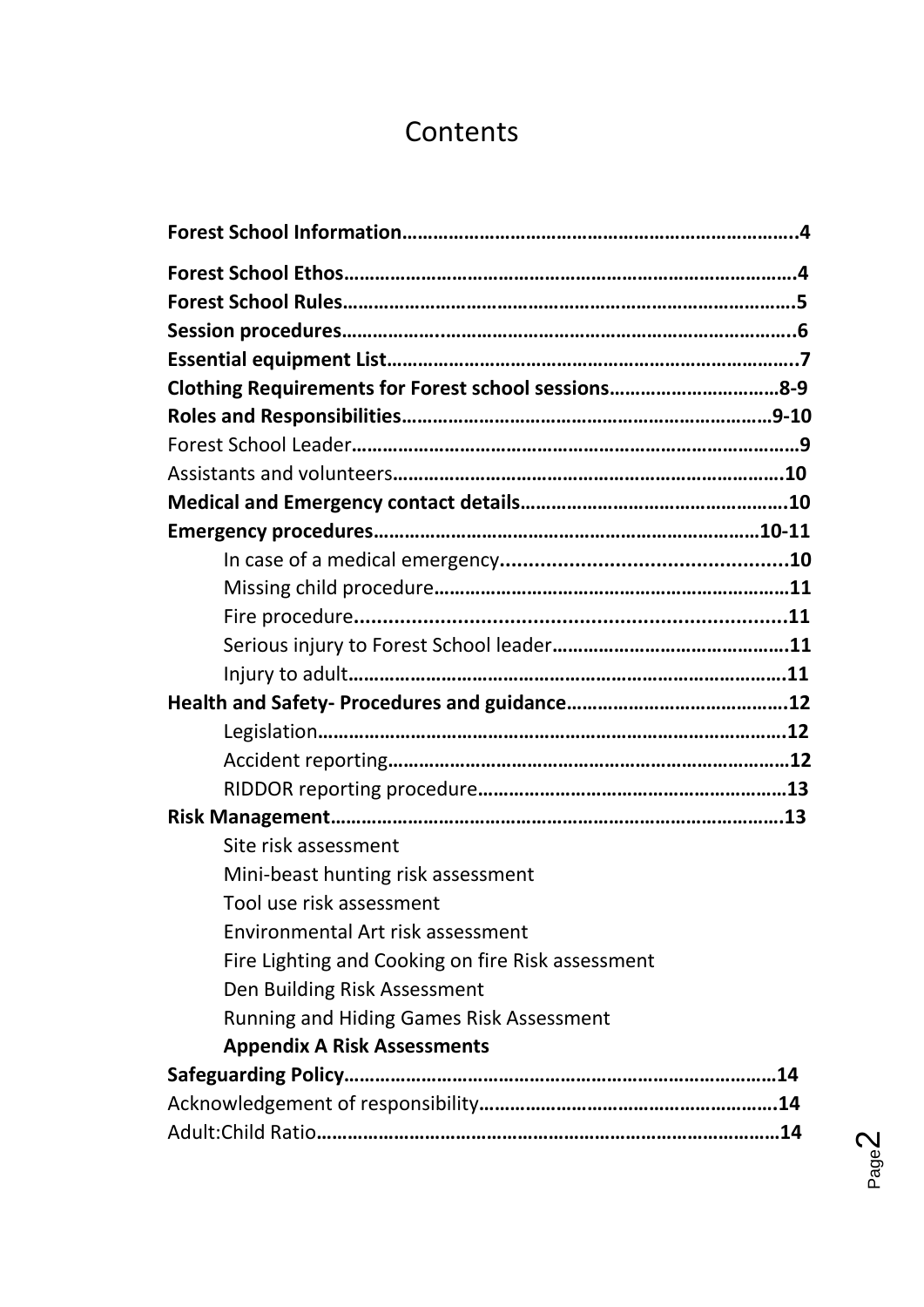| <b>Appendix A</b>               |
|---------------------------------|
|                                 |
| <b>First Aid certificate</b>    |
| <b>DBS</b> information          |
| <b>Insurance Cover</b>          |
|                                 |
|                                 |
| Information/letters for parents |
|                                 |
|                                 |

# **EMERGENCY CONTACT INFORMATION**

Thorn Grove Primary School School telephone number: 0161 4851177 Postcode: SK8 7LD Ordnance survey grid reference: SJ873850 Latittude: 53.362023 Longitude: -2.1910214

Nearest hospital: Stepping Hill Hospital, Poplar Grove, Stockport SK2 7JE

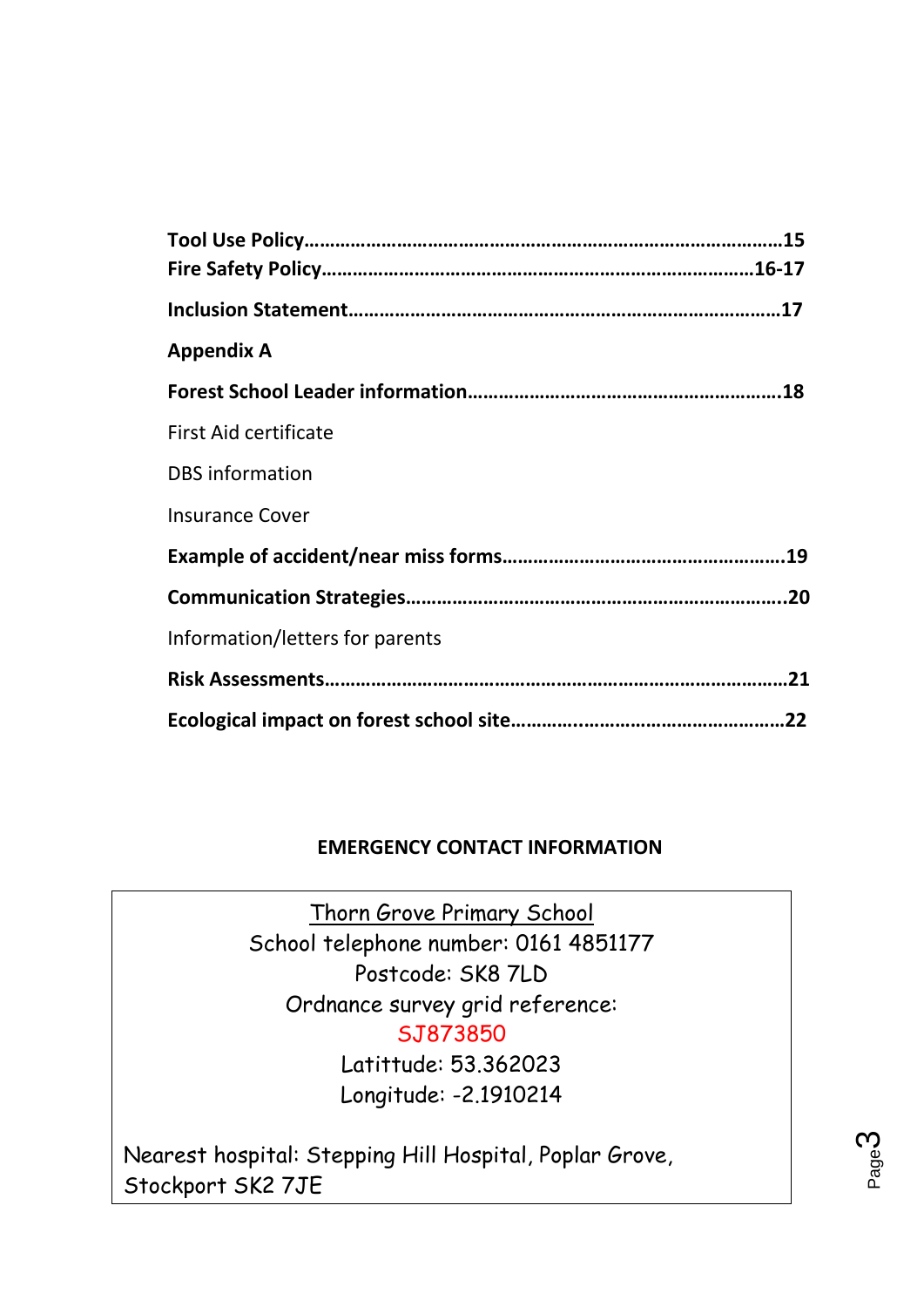# **FOREST SCHOOL ETHOS**

# **'Life is a journey, with problems to solve and lessons to learn but most importantly experiences to enjoy'**

We provide our children with unique experiences, which foster a love of life, a passion for living, and memories that will stretch for a life time.

At Thorn Grove Primary School, our forest school child led approach aims to establish long-lasting positive perceptions of the outdoor environment whilst developing confidence, good self-esteem, social and emotional resilience and effective communication skills.

Through Forest School we will aim to:

promote a positive growth mindset by offering opportunities to explore the outdoors using curiosity and imagination

provide worthwhile, significant opportunities to problem solve, overcome challenges and handle risk

inspire a love of nature, impact on well-being and develop a strong sense of belonging to a little corner of the world

create an appreciation of the outdoor environment and it's wealth of learning opportunities

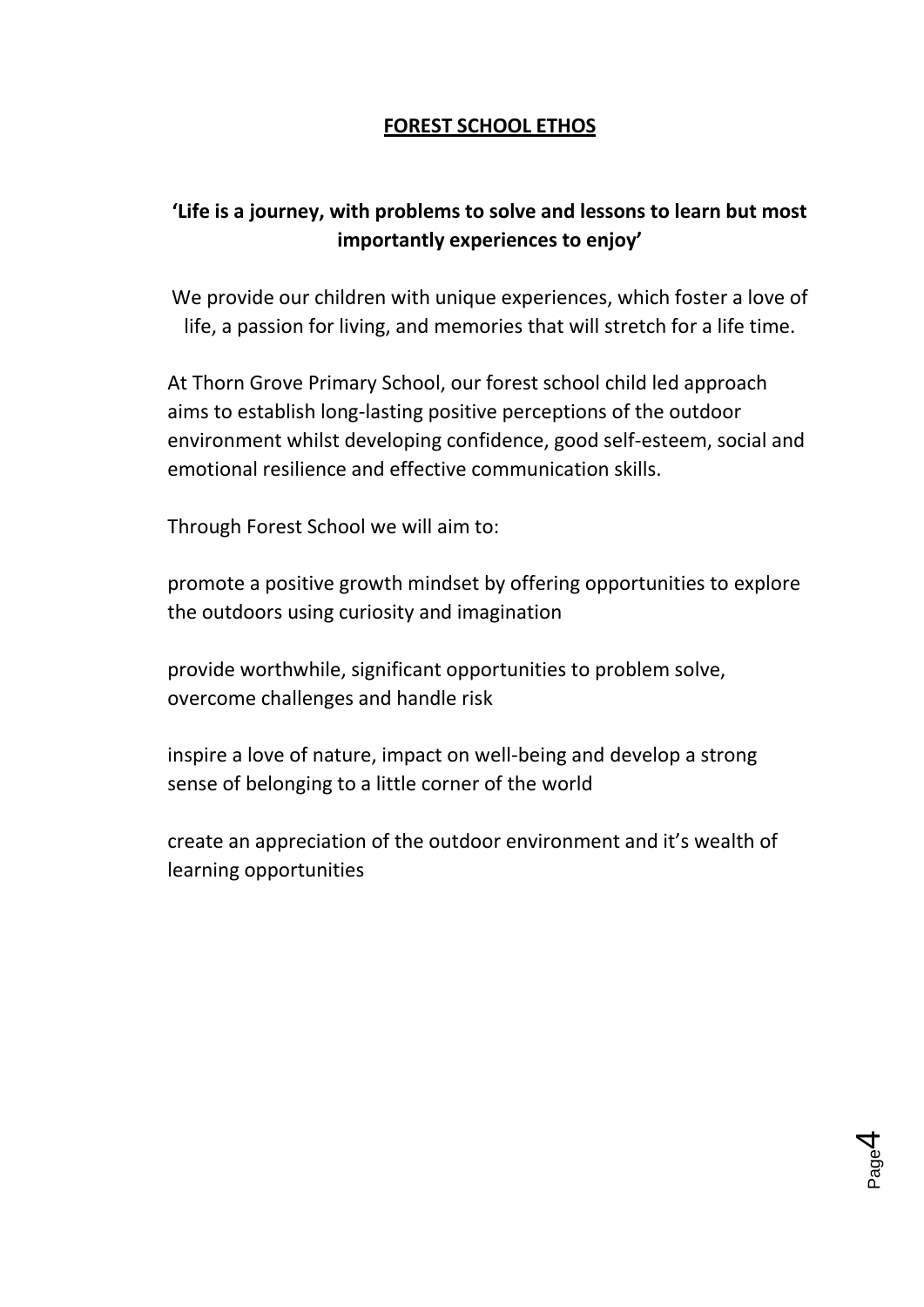# **FOREST SCHOOL RULES**

# **Boundaries**

Children are always made aware of how far they can explore before a session begins. If children explore hidden areas, an adult should also go into the cover, deep enough to be able to see the children. If an adult loses sight of them, shout "1, 2, 3, where are you?" The child should reply "1, 2, 3, I'm here". This will be repeatedly used so children are familiar with the rules.

# **Carrying and transporting materials**

The children should be encouraged to roll, lift, drag and pull materials, either by hand or using ropes. The safe way to lift, by bending your knees and keeping a straight back will be modelled by all adults. Heavier objects can be rolled, dragged or carried by more people.

# **Digging**

Children love digging and this is fine in the designated area in our school grounds. At Thorn Grove, however, making holes randomly in the ground is to be discouraged. Supervising adults will show children how to look carefully for insects and their habitats using fingers or lolly sticks if reluctant to touch.

# **Toileting**

Children will be encouraged to use the toilet before the beginning of a session. This will avoid too many disruptions to the session and avoid children having to take off all the waterproofs again! During toilet breaks, activities requiring the use of tools will be suspended if the ratio of children to adults on task is compromised.

# **Eating and drinking**

Children will be prevented from eating anything found in the grounds, such as berries or seeds. They will be reminded about putting fingers and hands in mouths and noses. If drinks or snacks taken outside, children will be asked to use wipes or hand sanitizer gel to clean their hands before eating their snack or drinking from a milk carton/bottle.

# **Around the fire circle**

There will be no running within 5 metres of the fire area and anything being carried must be placed on the ground behind the seating area. All the adults and children will step over the logs to sit down. The children will be reminded that walking within the fire circle is not permitted. Children must walk around the outside of the seated fire circle area at all times.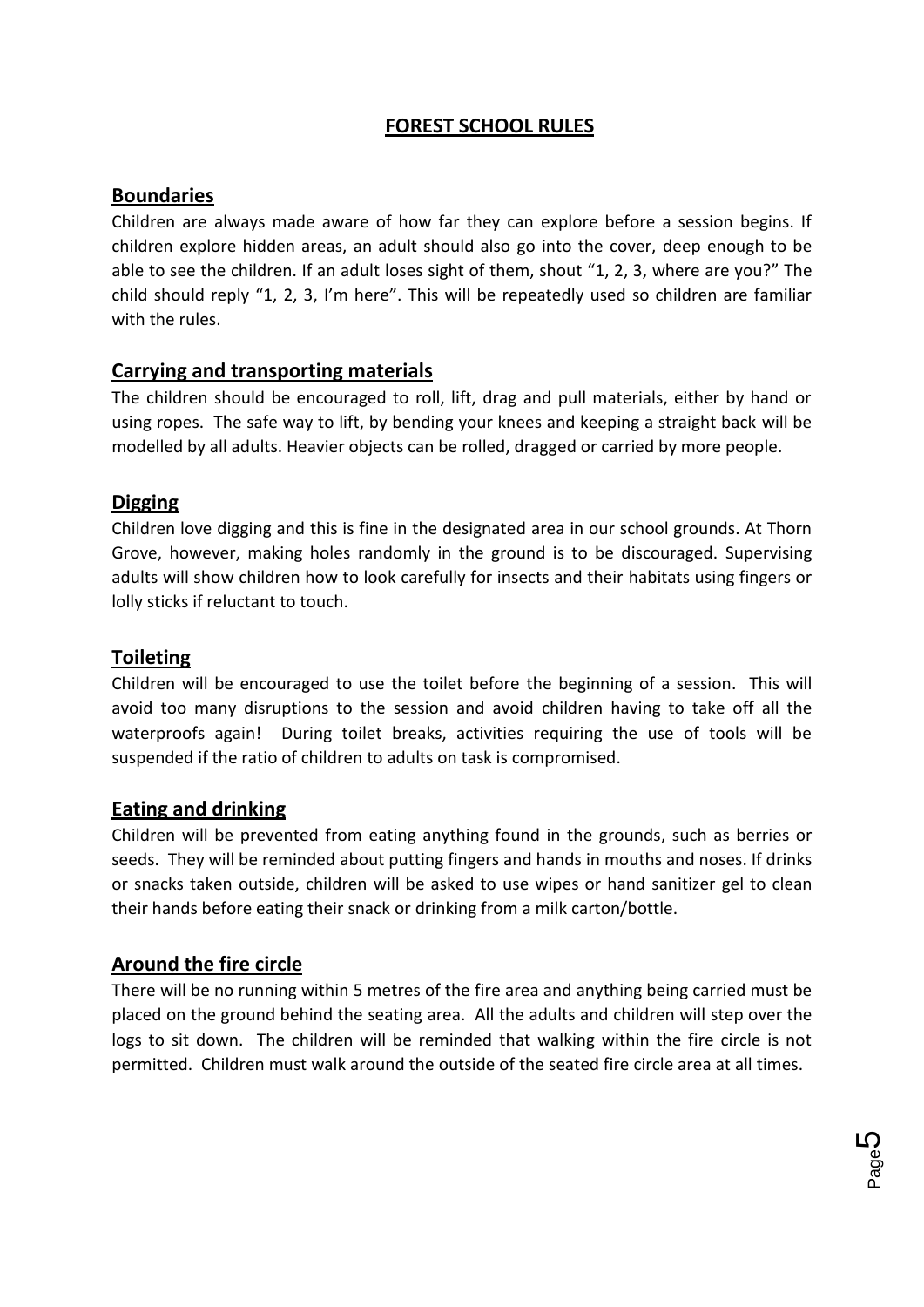# **Lighting a fire**

The Forest School (FS) leader will take control of the operation of lighting a fire and all accompanying adults will be briefed of the protocol before the activity commences. (See fire lighting risk assessment)

### **Leaving the site**

The school grounds at Thorn Grove must always be left as they were found. If artefacts are made using 'found' materials these may be taken off site. Shelters should normally be demolished and imported materials taken back to school at the end of each session. Occasionally some large items may be left tidily for the next group.

# **SESSION PROCEDURES**

# **Procedures to be carried out before session:**

A thorough sweep of the site will be done before each session to check for any litter, glass etc. Any such items should be collected using plastic bags and disposable gloves.

A written record will be kept if hazards were found and how they were dealt with. This will be located in the Forest School file in the Nursery classroom.

Check that trees, bushes and other foliage is safe, including falling branches, thorns, hazardous berries or fruits.

Check the weather conditions. If it is unduly windy or a thunderstorm is imminent or has commenced then the Forest School session will be cancelled.

Register will be taken and retained.

Equipment will be checked before each use.

# **Session Plan:**

Ongoing risk assessment and headcount

Dressing for Forest School, clothes, wellies etc. and toileting

Walk to area discussing things to be seen on the way

Sit down around the fire circle, reminder of rules and safety

Re-cap on previous weeks activities and discuss new activities

Select snacks remembering to clean hands using water and soap before eating

Free play/Group games/Story telling

Discussion of session and feedback allowing children to choose to feedback

Return to setting to remove clothing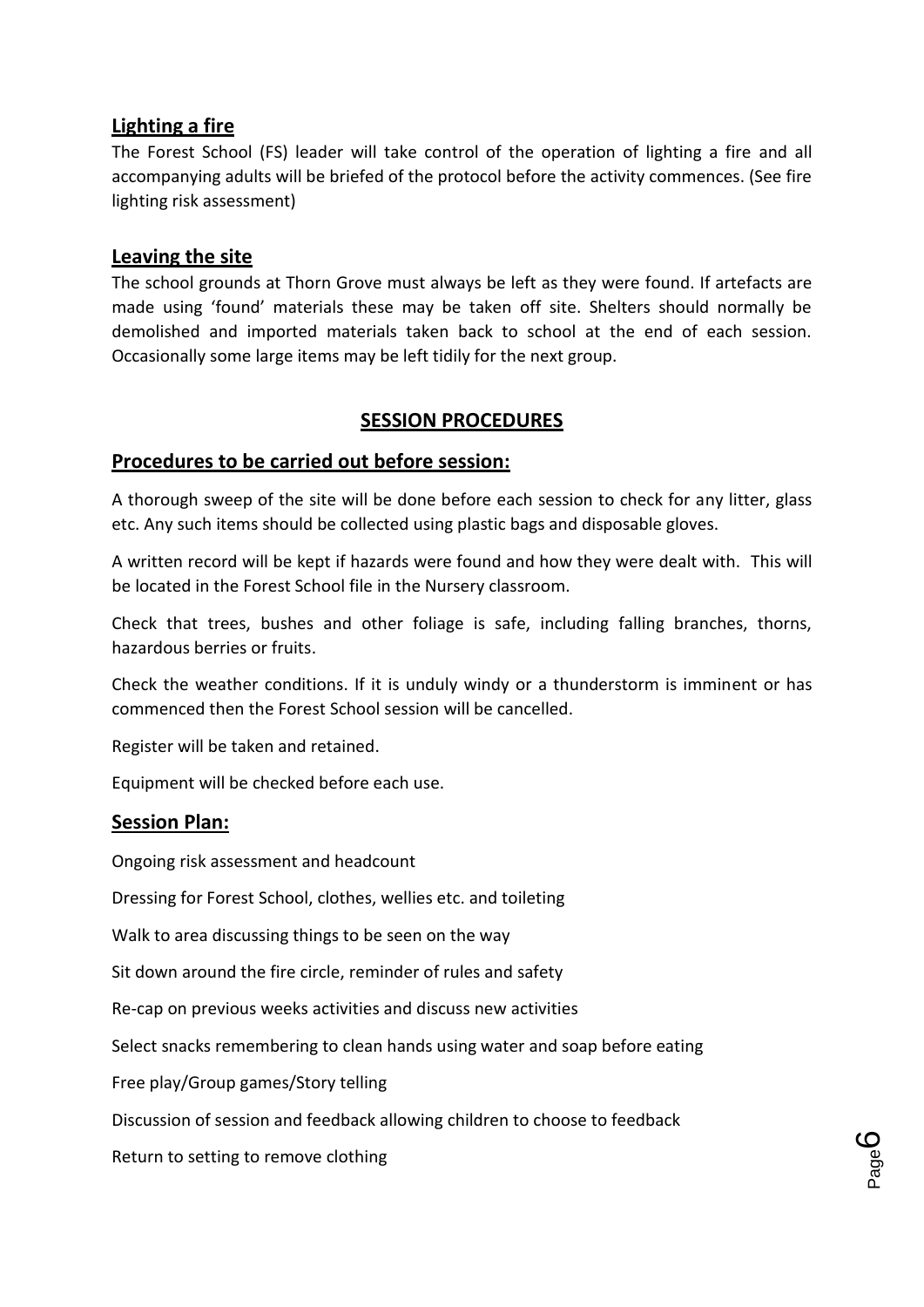# **Procedures to be carried out at the end of each session:**

Headcount

Gather and tidy away resources

Ensure the fire is completely extinguished (if applicable)

Clean any tools used/check them and store securely

Walk back to the setting and change

# **ESSENTIAL EQUIPMENT**

In addition to tools suited to any planned activities, the Forest School leader will always be responsible for the 'Essential equipment' box. The contents of the box may vary depending on the time of year, weather conditions and the planned activities for the day's session. Some equipment will remain in the essential equipment box as standard, according to the generic risk assessments and daily risk assessment:

#### **ESSENTIAL EQUIPMENT: General**

- First Aid Kit with emergency fire blanket and bucket of water
- Emergency Procedures card along with location details and grid reference
- Medical information for each individual and Emergency contact details for every member of the group (adults & children)
- Risk Assessments
- Communication Device (school mobile)
- Medication for individuals (if not appropriate for the individual to carry the medication for themselves it should be clearly labelled so that staff are able to administer it.

Page  $\blacktriangleright$ 

- Appropriate Clothing
- Sharps box and gloves

#### **Other Possible Equipment:**

- Wet wipes, hand gel
- Trowel
- Sun cream (parental permission required)
- Spare Clothing
- Thermos of hot water
- Chocolate/sugary food
- Knife
- Emergency shelter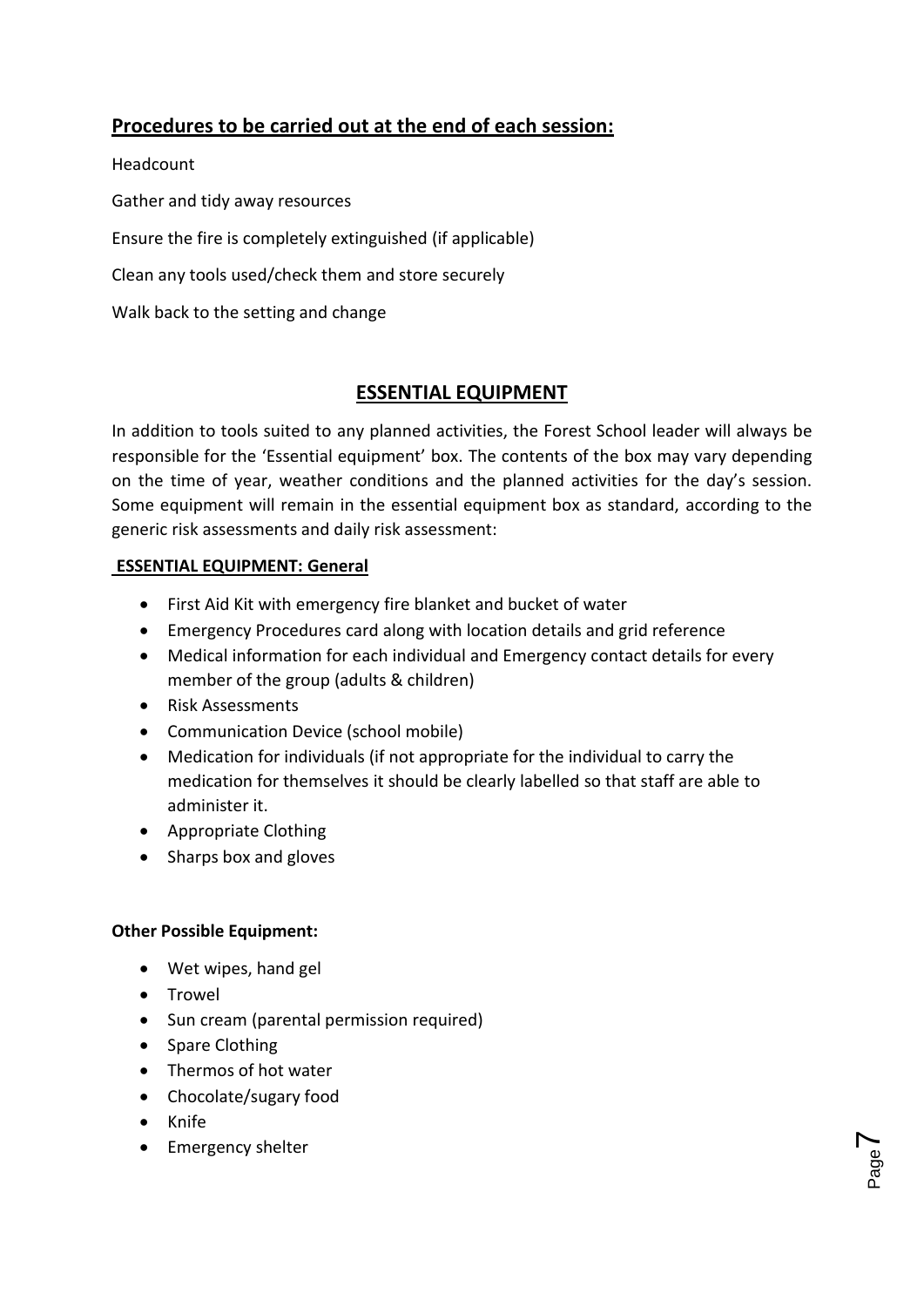#### **ESSENTIAL EQUIPMENT: Clothing**

No person will be permitted to attend a Forest School session without appropriate sized clothing that will protect them from extremes of heat or cold and keep them covered to reduce the likelihood of cuts and scrapes.

Children and parents are encouraged to think about the usefulness of their clothing for outdoor activities, and to be aware they are likely to take some of our mud home with them after a session.

#### **Clothing list:**

- Waterproof trousers
- Waterproof coat, with a hood.
- Long sleeved top
- Wellie boots
- Warm Socks, and a spare pair
- Gloves and Woolly hat Cold weather
- $\bullet$  Sun hat: that fits well to ensure good visibility sunny weather

We work on the principle that **"there is no such thing as bad weather, only bad clothing".** 

#### **ESSENTIAL EQUIPMENT: First Aid Kit**

- Latex Gloves
- Bandages
- Plasters
- Burns gel
- Burn dressing
- Dressings
- Cotton wool
- Antiseptic wipes
- Medication for individual child
- Cling film

#### **ESSENTIAL EQUIPMENT: When having a fire**

- First Aid and Burns kit
- Flame retardant Gauntlet gloves
- **•** Fire Blanket
- Bucket of water
- Fire steel
- Cotton wool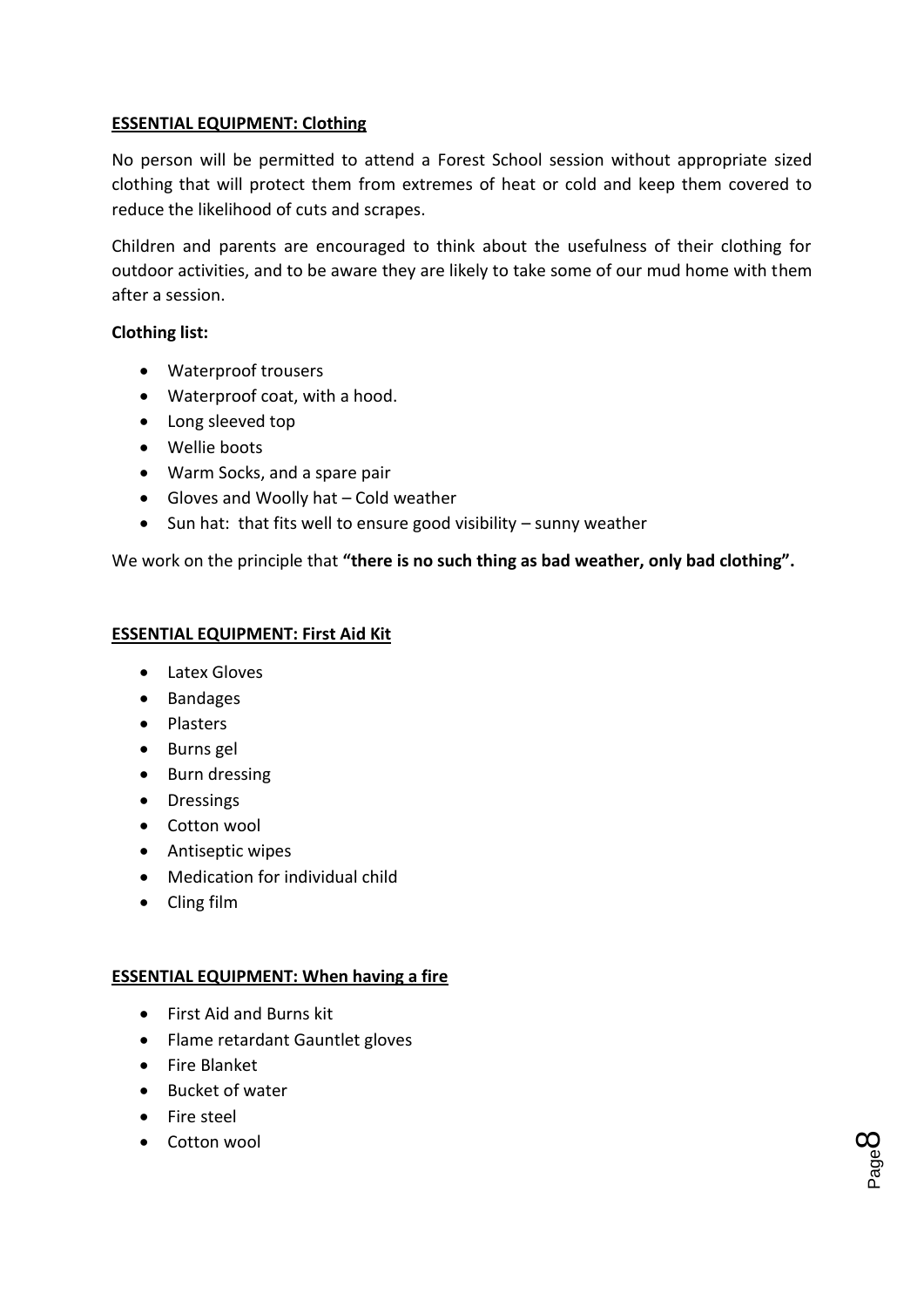# **ROLES AND RESPONSIBILITIES**

All staff members involved in the forest school programme are mindful that it is an exploratory experience for the group. They allow the group to play and learn as independently as possible, often without demonstrating or suggesting. If invited to provide support then they will do, but otherwise they will merely observe, allowing the experience to be learner-directed.

#### **FOREST SCHOOL LEADER**

It is the role of the Forest school leader to take a lead in planning, delivering and evaluating the forest school programme. They also take primary responsibility in ensuring that policies and procedures, rules and guidelines are adhered to. Volunteers and other adults may help with these responsibilities where they are able and/or qualified to.

#### **ASSISTANTS AND VOLUNTEERS**

All adults present at the Forest School must sign a form to confirm that they have read, understood and agree to comply with the Thorn Grove Forest School Handbook before the start of the programme or session they will take part in. Assistants and volunteers will be informed of the plan for each session in advance and invited to provide input. They will be asked to provide feedback on how each session went verbally or written, as preferred.

#### **MEDICAL AND EMERGENCY CONTACT DETAILS**

Thorn Grove Primary School School telephone number: 0161 4851177 Postcode: SK8 7LD Ordnance survey grid reference: SJ873850 Latittude: 53.362023 Longitude: -2.1910214 Nearest hospital: Stepping Hill Hospital, Poplar Grove, Stockport SK2 7JE

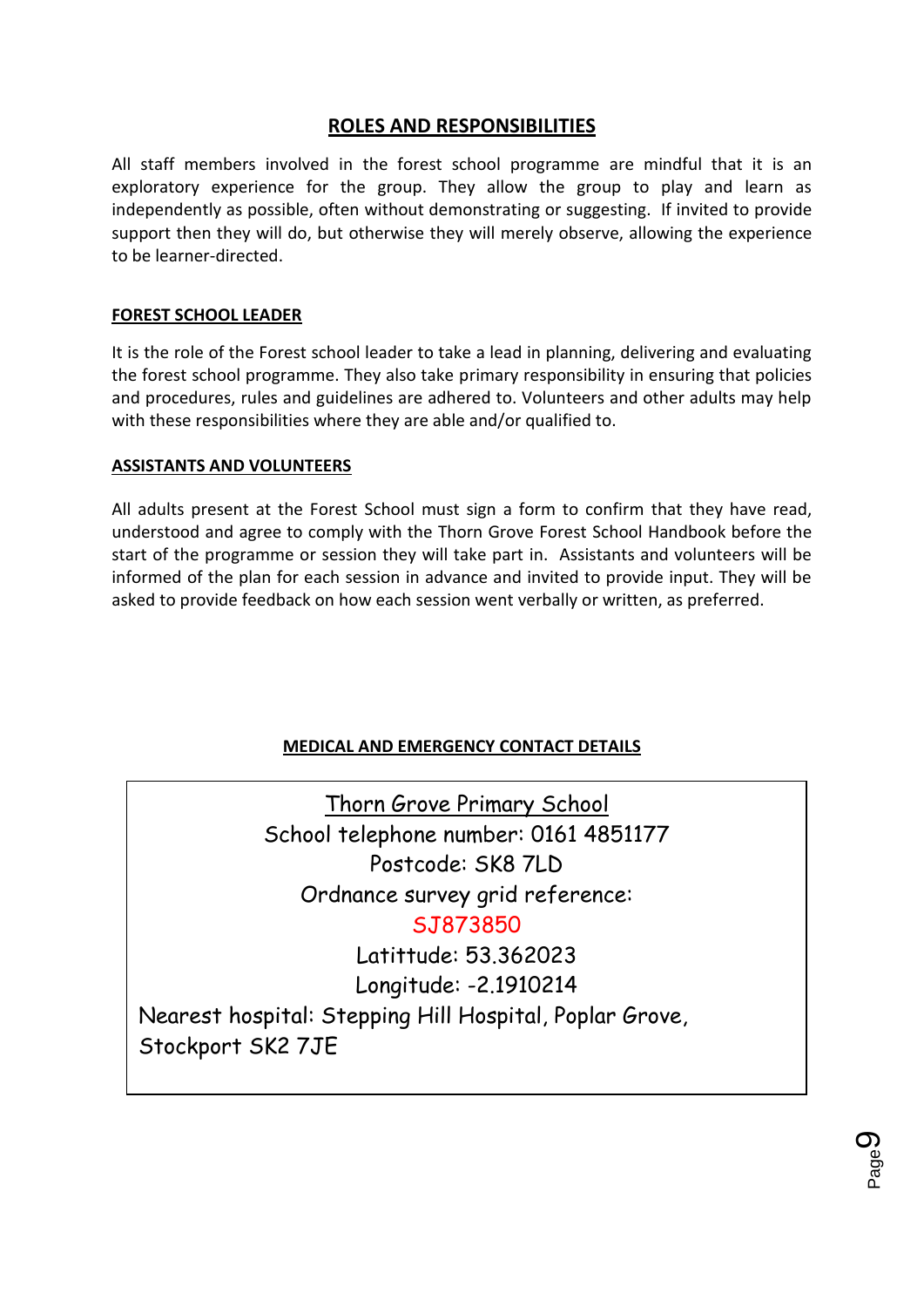# **EMERGENCY PROCEDURES**

Emergencies are never wanted, but they are a possibility, and so we ensure that all adults present at Forest School are familiar with appropriate emergency procedures. Most emergencies can be resolved on-the-spot by the leader removing the group from potential threat and providing first aid. However, in the event of a serious incident, which could arise as a result of an injury, illness or threat, emergency services should be contacted and the following procedures followed:

#### **IN CASE OF MEDICAL EMERGENCY**

- 1. **Secure safety of whole group** from further danger. Stop all work/activities if safe to do so. Call in and locate group promptly as agreed with group in advance. If possible, remove whole group from any further danger or threat of danger.
- 2. **First Aider to attend to any casualties** with adult helper and with regard for maintenance of required supervision ratios for the rest of the party. At least one first aider must be on site at all times.
- 3. **Emergency services contacted as necessary,** ideally by an adult helper. Charged school mobile phone is carried by staff. Despatch a designated adult to meet emergency vehicle at the entrance where possible/necessary. Give following Ordnance Survey grid references to 999 operator**:**

SJ873850 Latitude: 53.362023 Longitude: -2.1910214

- 4. **Safety of the rest of group** will be maintained by the remaining staff and adults away from the scene of the incident.
- 5. **Informing next of kin** should be carried out as soon as practicable after the incident by a member of staff in line with the school Health and Safety policy.
- 6. **Report/log incident** following school reporting procedures. RIDDOR incident report will be made for a serious near-miss incident. Headteacher and SLT staff must be informed of any major incident as soon as possible.
- **7. Review Risk Assessments**

#### **MISSING CHILD POLICY AND PROCEDURE**

The Forest School programme will be led on the school grounds with which children are familiar however all adults will be made aware of the following:

- Boundaries will be chosen, clearly marked and made known to the group. Going outside the boundaries will require all of the group to go or a sub group, with at least one leader – allowing at least two leaders to stay with remainder of group.
- The group will be counted in and checked at start and end of the session, then at other relevant points that include members splitting up.
- Good communication within the group will encourage collective responsibility for each other's safety – leaders are always approachable and should be made aware if there are any concerns as to a participants whereabouts.

 $\bigcup\limits_{\text{Page}}$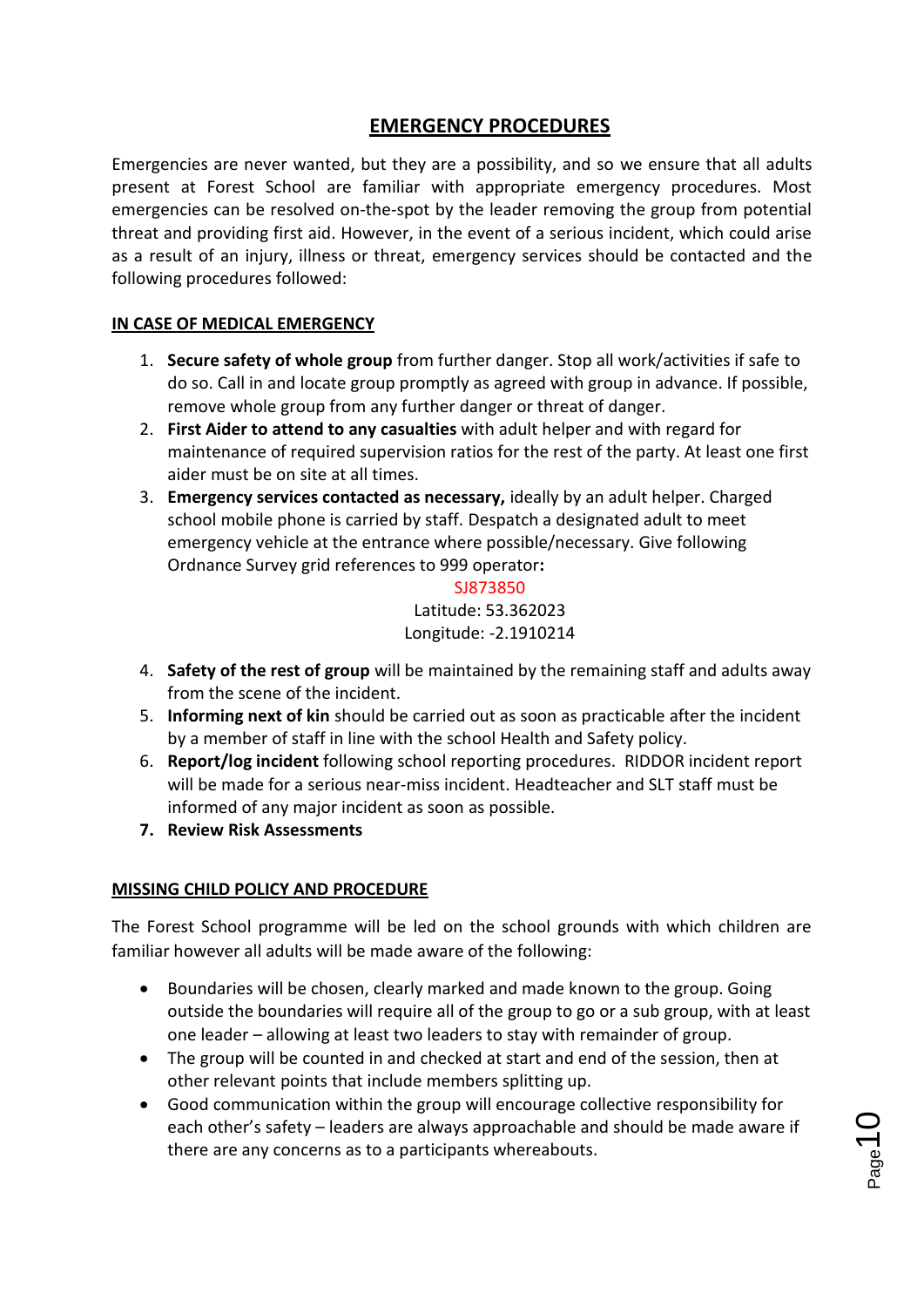If anybody suspects a person may be missing, they should immediately alert the Forest School leader.

- 1. Activities will be stopped; the group will be brought together and a head count will be completed. The Forest School Leader will appoint staff/volunteers to look after the group.
- 2. The perimeters of the Forest School site will be searched and then the inner areas by the Forest School leader and an assisting adult.
- 3. If after 5 minutes, the child has not been found, the Forest School Leader will alert the school office. Additional assistance will arrive to support the search. The group will be lead back to school by supporting staff/volunteers.
- 4. If the child has been missing for more than 20 minutes the emergency services will be notified. A search party will be organised and instructions from the police will be followed.
- 5. The incident will be reported following school procedures.

# **FIRE PROCEDURE**

Fires are an important part of Forest School and other sessions, however these will not be used during every session. The Forest School leader will ensure that all people participating in sessions with fires will do so safely and with as little risk to their health as possible. Fires will only be used where it is appropriate to do so.

- Leader will explain to participants the importance of using only dead wood for fires and also of the importance of dead wood as a habitat.
- Smoke inhalation will be reduced by burning dead wood.
- Fires will only be lit in the designated fire circle space.
- Participants will only be allowed to light fires under direct supervision from a trained leader using suitable materials and equipment.
- All participants will be given clear guidelines about how to behave and move around the area when the fire is lit.
- A lit fire will be supervised by an adult at all times, as will all cooking activities.
- Related safety equipment, including heat-proof gloves, a fire blanket, a burns kit and water will be kept within close range of fires.
- All fires should be fully extinguished and all traces removed at the end of a session.

#### **SERIOUS INJURY TO FOREST SCHOOL LEADER**

- Assistant to secure the area and make safe
- Assistant to administer first aid
- Assistant/other adult to contact emergency services if necessary and give location
- Assistant to use other adult to return children to class. Alternatively use school mobile for adult assistance to escort children

Page11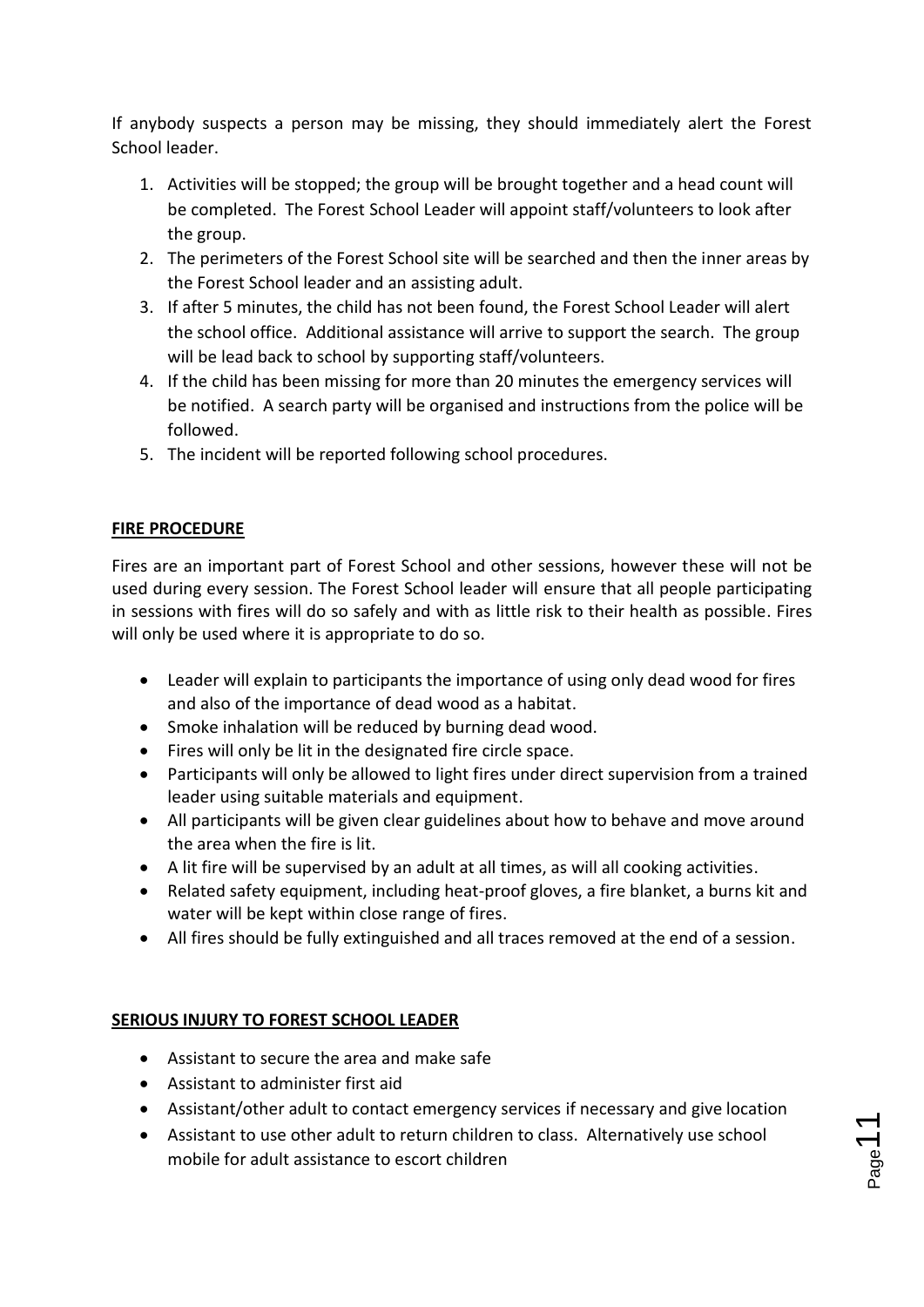- Report incident (inform next of kin)
- Review Risk assessments

# **INJURY TO ADULT (ASSISTANT, PARENT, VISITOR)**

- Secure the area and make safe
- FS leader to administer first aid and remain and monitor casualty
- FS leader/other adult to contact emergency services and give location
- Other adult to return children to class. Alternatively use school mobile for adult assistance to escort children calmly
- FS leader waits and monitors casualty until emergency services arrive
- Report incident (inform next of kin)
- Review Risk assessments

#### **RIDDOR reporting procedure**

In the event of a dangerous occurrence requiring hospital treatment, a RIDDOR record will be created. An Incident Report will be generated for any serious near-miss incident at or in the vicinity of the Forest School site.

#### **HEALTH AND SAFETY PROCEDURES AND GUIDANCE**

The Forest School programme may include activities that are considered higher risk than usual for participants. However, the FS leader will seek to minimise risk by following appropriate procedures for more risky activities, such as tool use and fires, and by carrying out risk assessments covering key hazards that participants may come into contact with during a session. Examples of risk assessments are referenced in this handbook and must be shared appropriately. All health and safety guidance is adhered to in relation to our School Health and Safety policy. This may be viewed separately on request.

#### **LEGISLATION**

Thorn Grove Primary School fully accepts its legal obligations under the Health and Safety at Work Act 1974. The purpose of this act is to promote, stimulate and encourage high standards of health and safety at work. It protects not only all people at work, but also the health and safety of the general public who may be affected by the work activities.

 $_{\mathrm{Page}}$ 12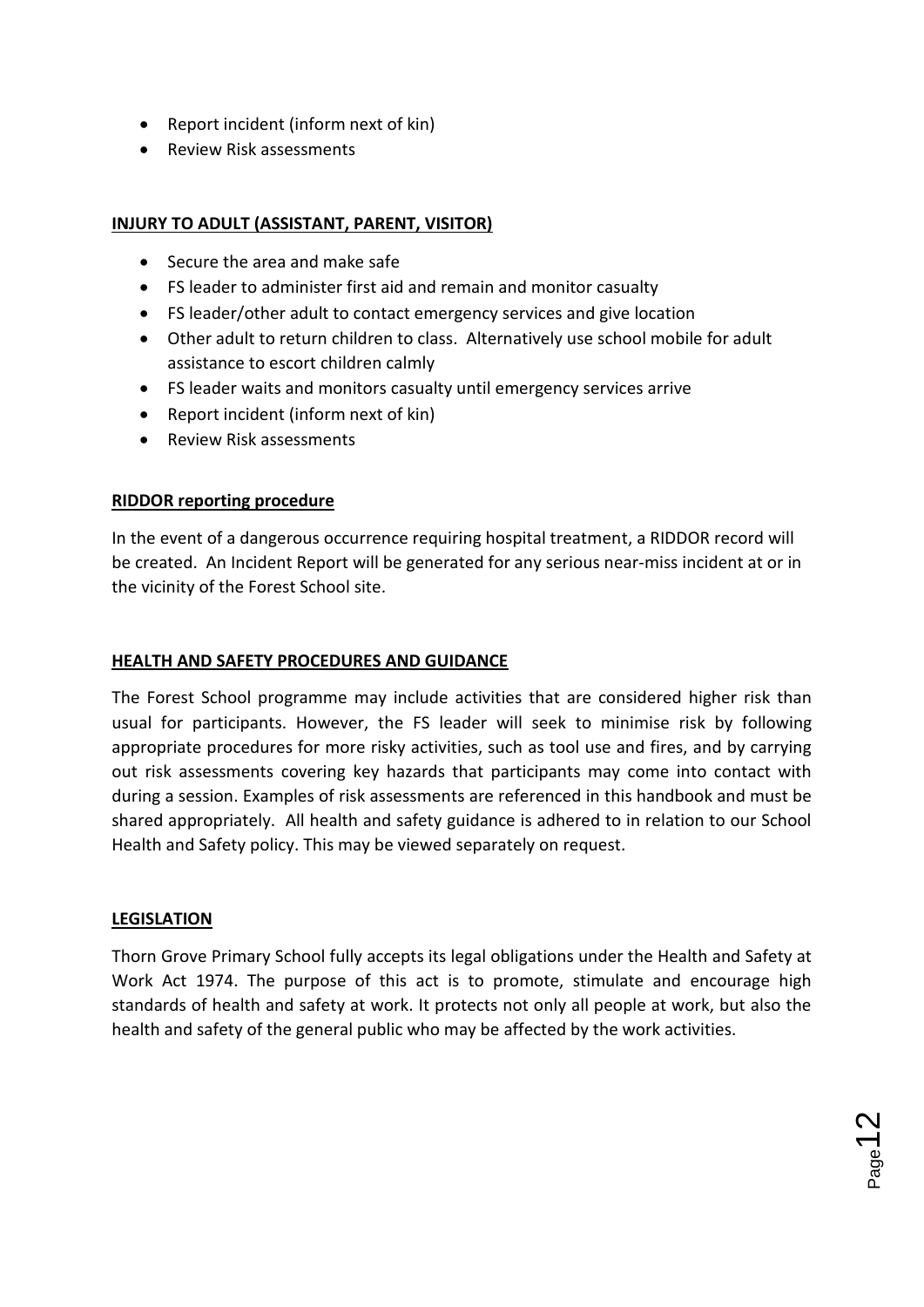# **RISK MANAGEMENT**

The Forest School Leader will take overall responsibility to ensure the safety of all children and adults involved. Risks will be carefully managed by adhering and following risk assessments carried out in advance of activities.

The risk assessment process is as follows:

- Look for the hazards
- Decide who might be harmed and how this might happen
- Evaluate the risks and decide whether the existing precautions are adequate or whether more should be done
- Record findings
- Review assessments and revise them if necessary

#### **Risk Assessments**

All adults involved in Forest school activities will ensure they have read the relevant risk assessments linked to activities they participate in. Adults will be encouraged to offer feedback to review and amend practises if needed.

The following risk assessments have currently been put in place and can be found in the handbook Appendix A. Additional risk assessments will be made available to staff and volunteers on a needs based plan.

- Site risk assessment
- **Mini-beast hunting assessment**
- Tool use risk assessment
- **Environmental Art**
- Fire Lighting and Cooking on fire Risk assessment
- Den Building Risk Assessment
- Running and Hiding Games Risk Assessment

# **SAFEGUARDING POLICY**

#### **Acknowledgement of responsibility**

At Thorn Grove Primary School we take very seriously our responsibility to protect and safeguard the welfare of the students in our care. At our school we follow the policies and procedures generated by Stockport Safeguarding Children Board. Our safeguarding policy can be found on our school website<http://www.thorngroveprimary.co.uk/policies/>

#### **Key staff**

In our school the designated safeguarding lead is:

Susan Denford (Headteacher)

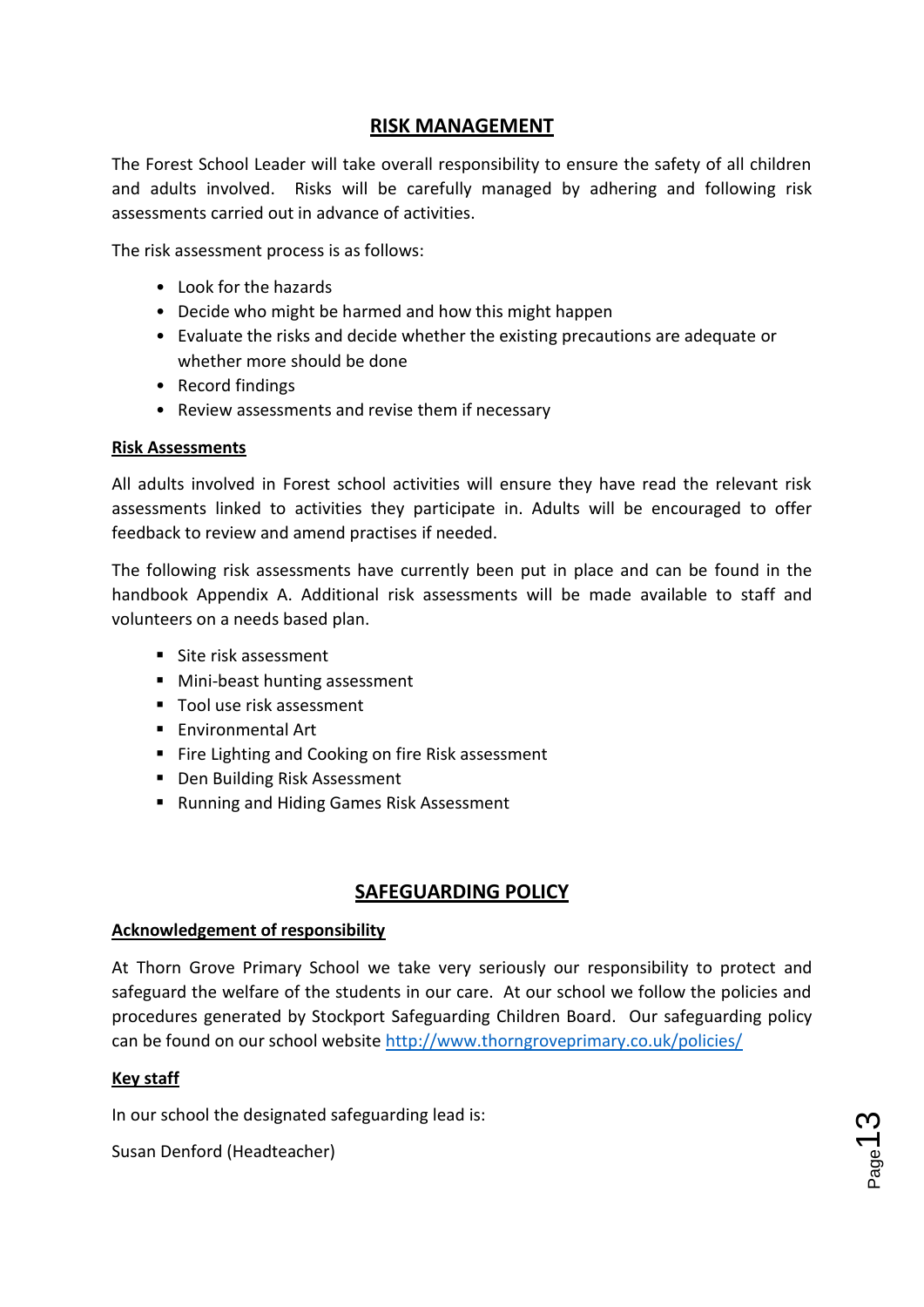In her absence the role is fulfilled by:

Mr Wilson (Deputy Headteacher)

#### **Adult: Child Ratio**

The following minimum adult ratios will ensure appropriate support and supervision of vulnerable groups at all times:

- **Foundation Stage:** 1 adult: 4 children
- **Key Stage 1**: 1 adult: 6 children
- **Key Stage 2:** 1 adult: 8 children

These ratios are for guidance only for groups of children and suitable levels of support should be determined in advance depending on the types of activity and needs of the group.

# **TOOL USE POLICY**

Thorn Grove Primary school is committed to providing children with access to a wide range of equipment that stimulates enjoyment, learning and development in the outdoors.

Using small hand tools is an important part of Forest School as it enables children to develop new, practical skills that help them develop self-confidence. Hand tools are to be maintained in good order by the Forest School Leaders and staff. The Forest School leaders will inspect the tools before each session to ensure safety. Children and adults will be taught how to handle tools properly and to treat them with respect. Whilst using hand tools the staff to child ratio is increased.

This will be achieved by following these guidelines:

- $\bullet$  Staff to child ratios will be 1:1.
- Tools will be kept in a tool box and only removed by the Forest School leaders, staff or volunteers.
- Adult and child sized gloves will be available and are to be used when appropriate.
- Knives must be stored in a locked tool box and removed by an adult only. Knives will be kept in a sheath and worn around the neck by an adult if not being used.
- Running with tools is prohibited.
- Pointing with tools is prohibited.
- Children will lose permission to use tools if the guidelines are not followed.
- Bill hooks should not be swung or used with gloved hands, and will only be used under the guidance of Forest School leaders.
- Bow Saws must have a blade guard on them when not in use. Blade guards to be removed and put back by Forest School staff or volunteers
- Adults and children must be given instruction and demonstration on the appropriate and safe position with which to saw.
- If using peelers and knives to whittle, children will remain seated, and whittle away from the body.
- All tools must be counted back into the tool box at the end of the session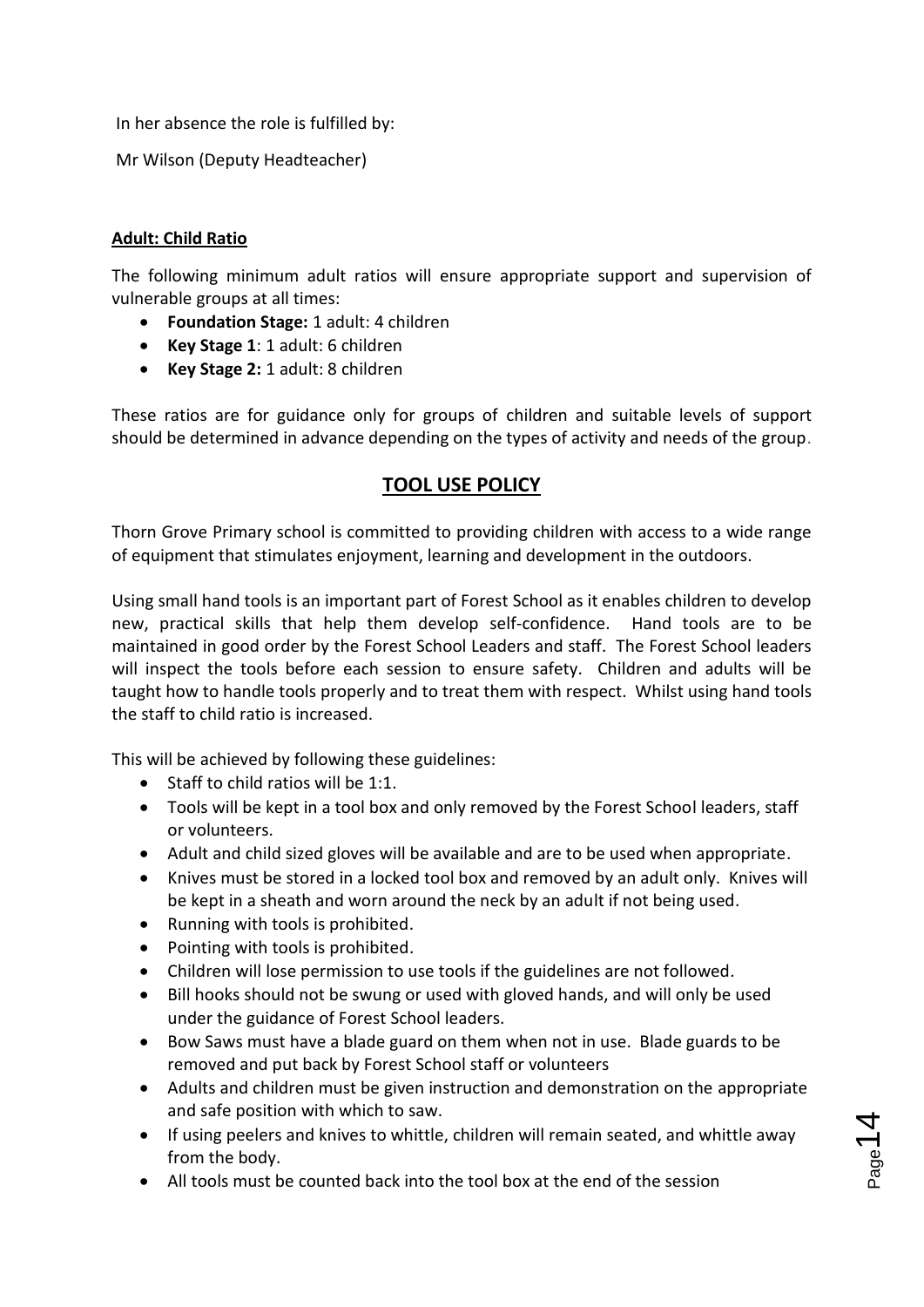- Tools will be used in a designated tool use area, clearly marked using tape/logs.
- Tools will be checked, maintained and safely stored by the FS leader using the appropriate cleaning tools.

# **FIRE SAFETY POLICY**

Thorn Grove Primary School understands the importance of vigilance to fire safety hazards. All staff, volunteers and children are aware of the fire safety procedures set out in this policy.

Campfires are an important part of Forest School and are used in many sessions. Thorn Grove aims to ensure that all children participating in Forest School sessions with fires with fires will do so safely and with as little risk to their health as possible.

### **Location**

- The campfire area will be enclosed by logs to prevent the spread of fire.
- The Kelly kettle will only be used on flat ground and any woodchip or leaf litter must be brushed away before use.

### **Positioning of children and adults**

- Fire area is surrounded by logs at least 1.5 metres from the fire pit. The logs represent the campfire boundary.
- Once lit an adult will remain by the fire at all times.
- When the campfire is in use, children are not permitted to access the area without permission.
- Seating on logs will be organised around the outside of the fire boundary. Once seated around the campfire, the children must remain seated until directed by an adult to move.
- When approaching the adults and children must assume a safe kneeling position.
- Long sleeves and trousers must always be worn and long hair must be tied back.
- Children are not permitted to throw anything onto the fire. With 1:1 adult help children may carefully place fuel for the fire on the edge of the fire. We will ensure the ratio of children to adults is at least 1:4 outside the fire boundary area.
- There will be clear exits from the fire circle with no seating obstructing the area

#### **Cooking**

If food is to be cooked at Forest School, the Forest School leaders are responsible for ensuring that the food has been transported, cooked and stored in a 'safe to eat' manner.

#### **Safety and Responsibility**

- Fire is lit in presence of Forest School leader using agreed method.
- No flammable liquids are to be used to light or accelerate fires.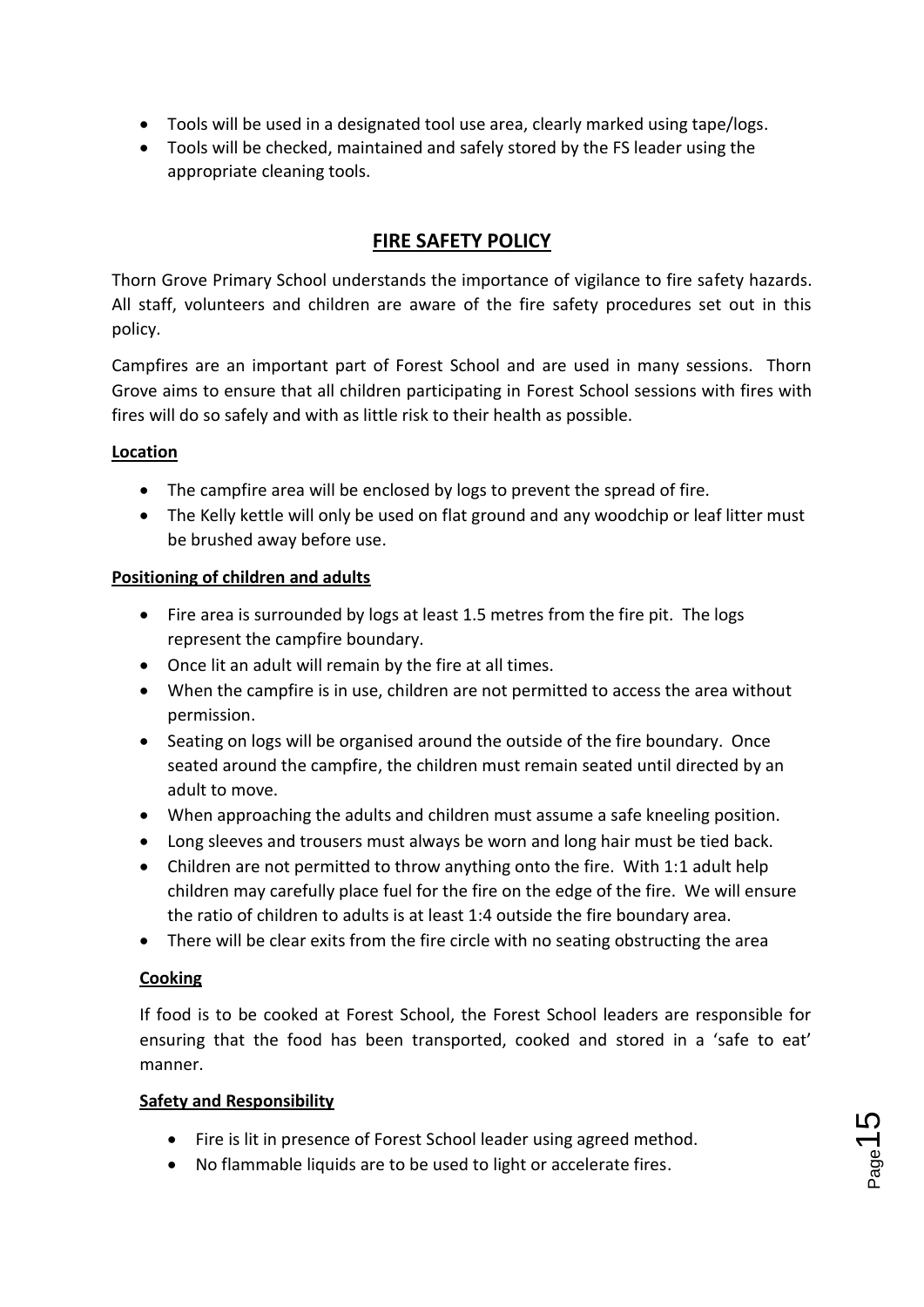- No plastics are to be burnt.
- $\bullet$  If sessions involve children adding fuel to the fire, this must be done with 1:1 adult supervision using a protective fire gauntlet.
- Sticks/Wood must be placed, not thrown, from the side of the fire. The hand should never go over the fire.

#### **Extinguishing**

- All fires must be extinguished at the end of the session.
- Water will always be to hand during camp fire sessions.
- Whenever possible, all fuels should be burnt off to ash.
- At the end of the session, the fire must be doused down with water and stirred until all smoke and steam has ceased.
- Remaining ash will be dispersed. This must only be done when it has totally cooled. It will be finely scattered throughout the woodland to enable natural decomposition and reduce the nutrient concentration in one area.
- A fire blanket and first aid kit will be placed within reach of the fire pit during campfire use

# **INCLUSION STATEMENT**

In Forest School sessions all persons should be treated equally.

We aim to and are committed to:

• providing a secure environment in which children can flourish and in which all contributions are valued;

- including and value the contribution of all children and adults to our understanding of equality and diversity;
- make inclusion a thread which runs through all of the activities of Forest School.